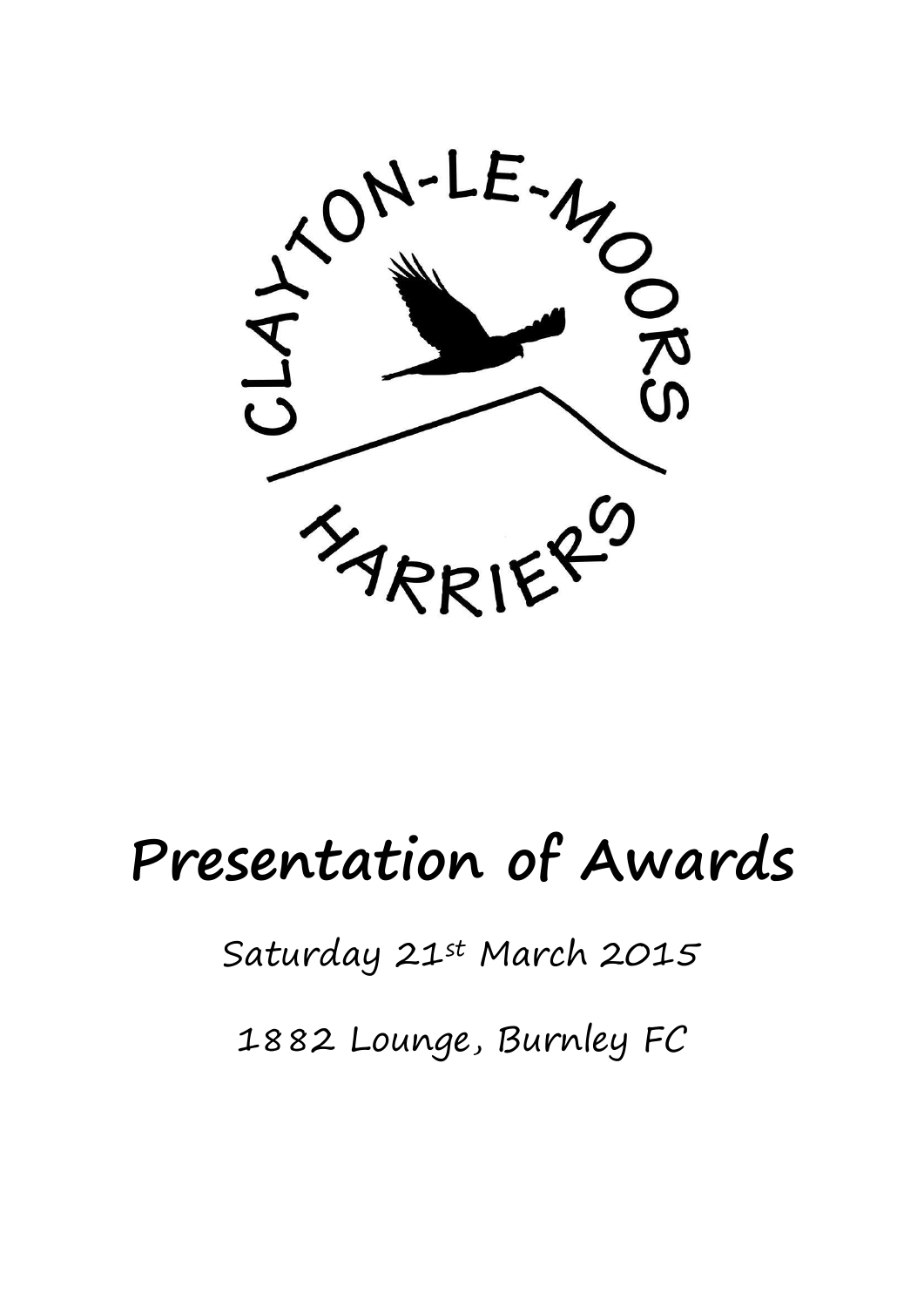### **Order of Events**

7:30pm Arrival

8pm Welcome - James Hickie, Chair Anthony Dawson, Rossendale & Pendle Mountain Rescue Team Hot Buffet Supper

9pm Awards presented by Dave Scott, President Senior Competition Awards – Tom Brewster, Men's Road Captain Junior Awards – Marion Wilkinson, Junior Co-ordinator Andy Armstrong, Junior Coach Jason Pier, Junior Cross Country Manager Club Awards – Irene Roche, Ladies' Cross Country Captain President's Award – Dave Scott, President

10pm The Space Bats

1am Carriages

## **Charity Support 2015**

For 2015 our club is raising funds to support the Rossendale and Pendle Mountain Rescue Team. We hope that you will wish to support this worthy cause by making a donation tonight. Taxpayers can increase the value of their donation to the club by 25% through the Gift Aid scheme. So, if you are a taxpayer, please sign the Gift Aid declaration on the donation envelope.

#### **Thank you**

for attending tonight and celebrating our success over the last year.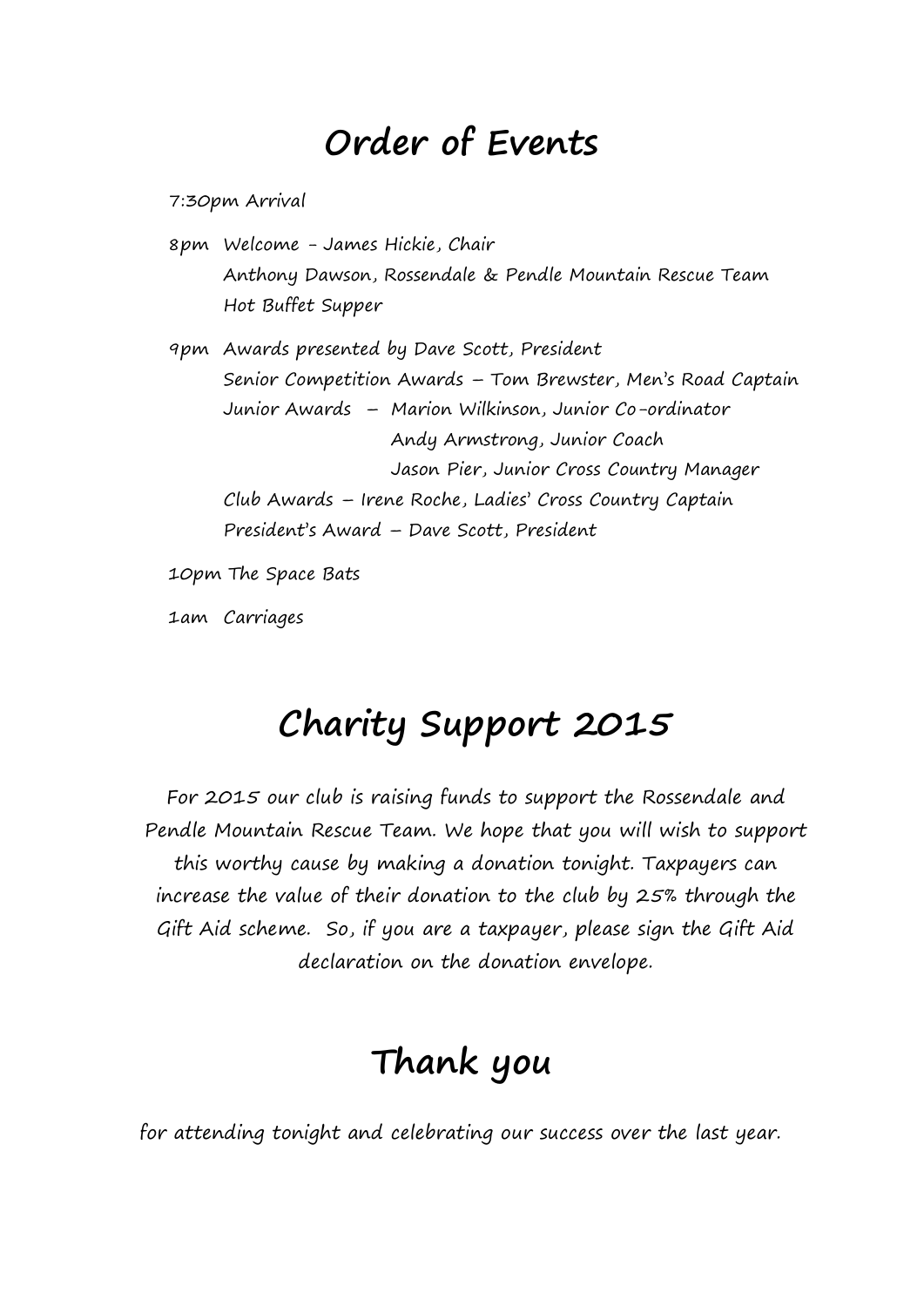## **Road Championship 2014**

#### **Ladies Men**

1st Irene Roche 1st Jonny McKenna 3rd Sarah Helliwell 3rd Paul Hesketh

2nd Jackie Kershaw 2nd Richard Stevenson

**V35 Ladies V40 Men**

 $1^{st}$  Irene Roche 1st Paul Hesketh

**V55 Ladies V50 Men**

1st Irene Roche 1st Stephen Biscomb

1st Marion Wilkinson 1st Stephen Biscomb

**V70 Men** 1st Dave Scott 2nd Ted Orrell

**V65 Ladies V60 Men**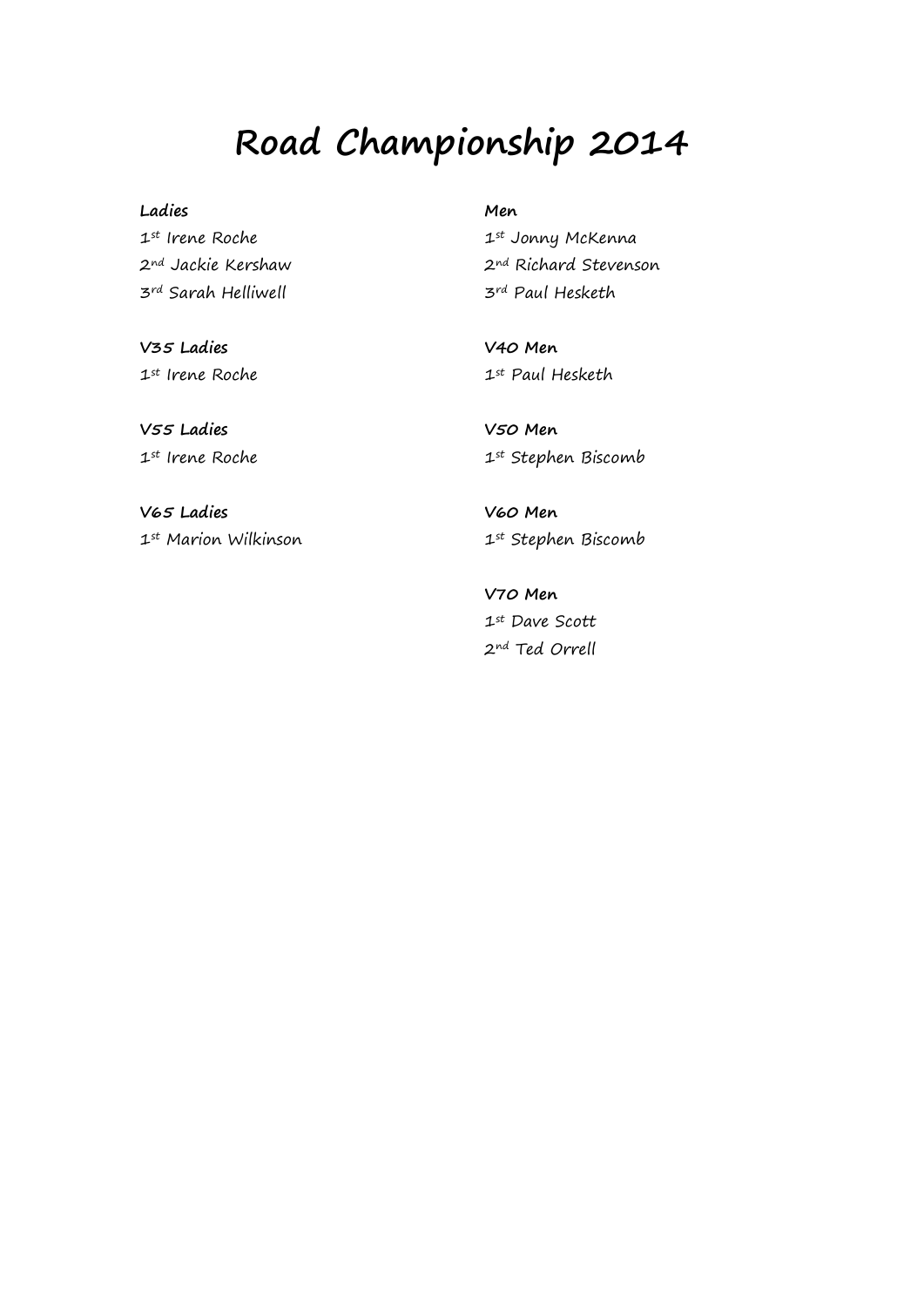## **Road Palladium 2014**

#### **Ladies Men**

3rd Marion Wilkinson 3rd Jonny McKenna

**V35 Ladies V40 Men**

1st Irene Roche

**V65 Ladies** 1st Marion Wilkinson **V60 Men**

1st Jackie Kershaw 1st Stephen Biscomb 2nd Irene Roche 2nd Christopher Holdsworth

**U20 Ladies U20 Men** 1st Alice Pier 1st Jordan McDonald

1st Jackie Kershaw 1st Stephen Biscomb 2nd Alan Clarkson **V45 Ladies** 3rd Paul Hesketh

**V50 Men V55 Ladies** 2st Stephen Biscomb 1st Irene Roche 2<sup>nd</sup> Alan Clarkson 3rd Kevin Davies

1st Stephen Biscomb

**V70 Men** 1st Dave Scott 2nd Ted Orrell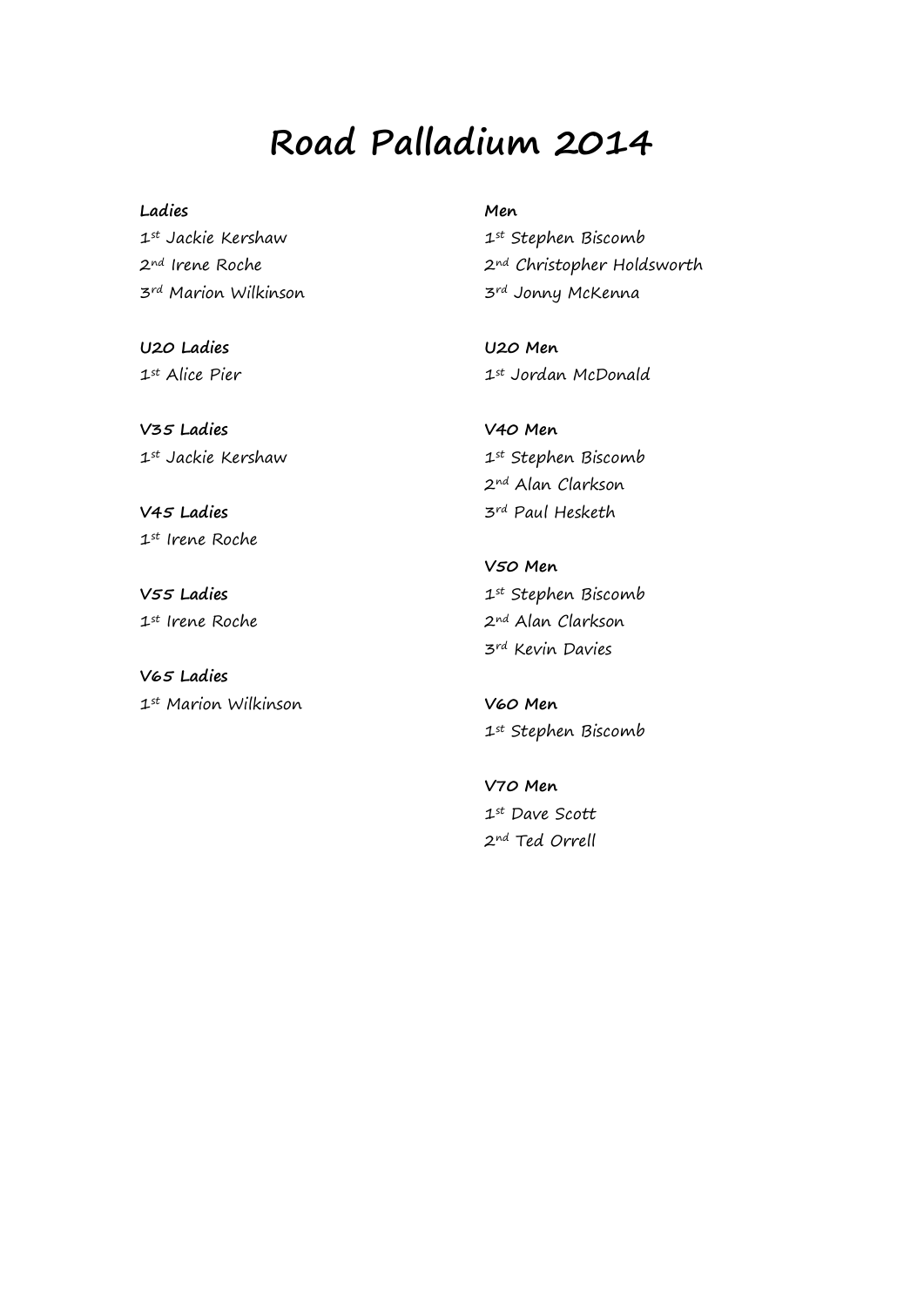## **Fell Championship 2014**

#### **Ladies Men**

1st Jean Brown 1st Matt Perry  $2^{nd}$  Alison Dugdale 2<sup>nd</sup> Dave Motley 2<sup>nd</sup> Vicky Heys 3rd Dave Bagot

2<sup>nd</sup> Alison Dugdale

**V40 Ladies V40 Men** 1st Jean Brown 1st Neil Hardiman

3rd Vicky Heys **V50 Men**  $1^{st}$  Ivan Whigham

> **V60 Men** 1st Bob Hirst

**V70 Men** 1st Dave Scott

## **Pendle Aggregate Trophy 2014**

1st Jean Brown 1st Christopher Holdsworth

## **John North Trophy 2014**

 $1^{st}$  Spencer Riley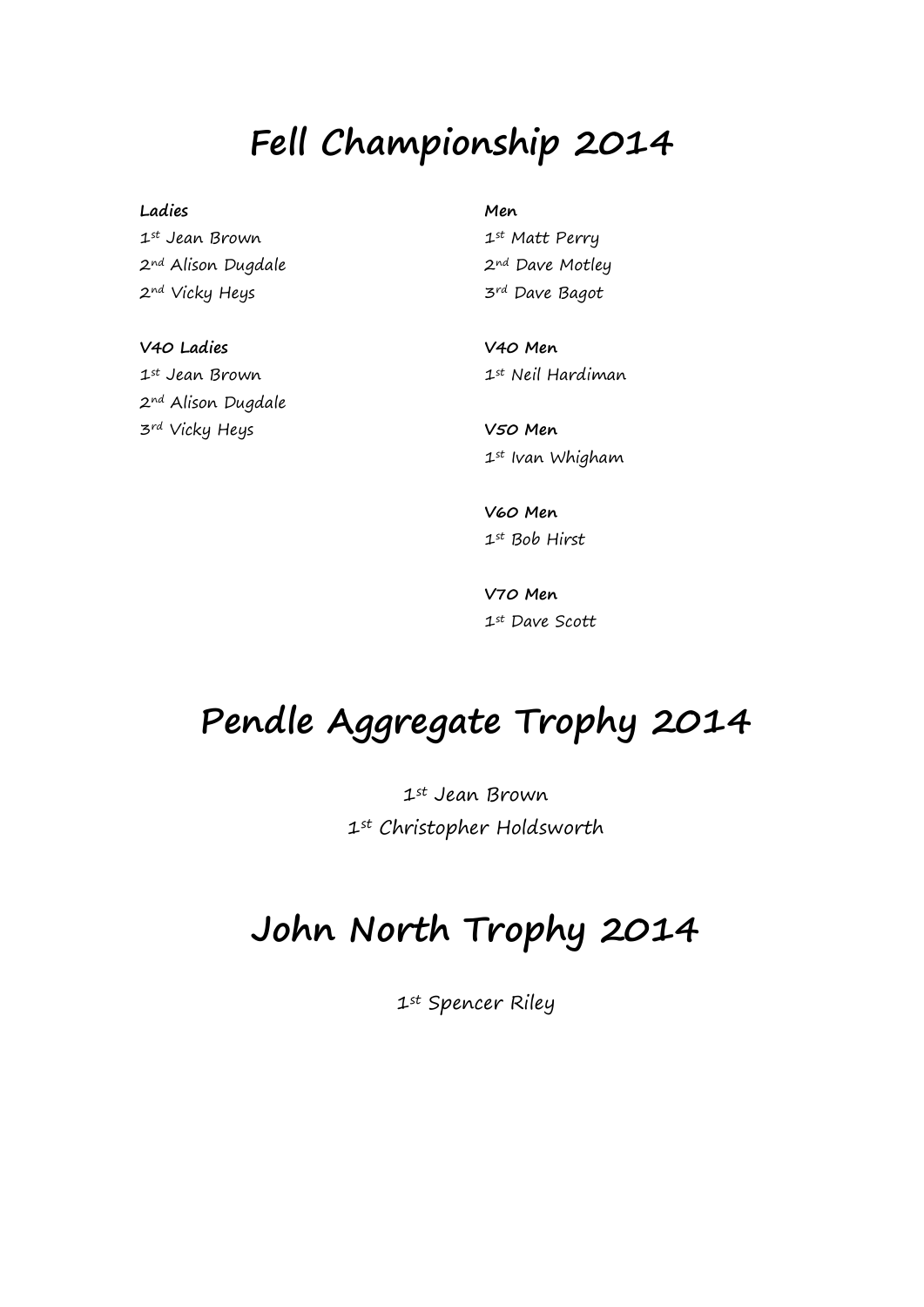## **Fell Palladium 2014**

#### **Ladies Men**

2<sup>nd</sup> Wendy Dodds 2<sup>nd</sup> Dave Bagot 3rd Vicky Heys 3rd Dave Motley

**V40 Ladies U20 Men**  $1^{st}$  Jean Brown  $1^{st}$  Jacob Boyle 2nd Wendy Dodds

1st Wendy Dodds 2nd Linda Lord **V40 Men**

1st Wendy Dodds 3rd Andrew Orr 2nd Linda Lord

 $1^{st}$  Jean Brown 1st Christopher Holdsworth

**U23 Men V50 Ladies 1st Dave Bagot** 

1st Ivan Whigham **V60 Ladies** 2<sup>nd</sup> Alan Life

> **V50 Men** st Ivan Whigham nd Brian Horrocks rd Dave Naughton

**V60 Men** st Jack Holt nd Jeff Pickup rd Kieran Carr

**V70 Men** 1st Dave Scott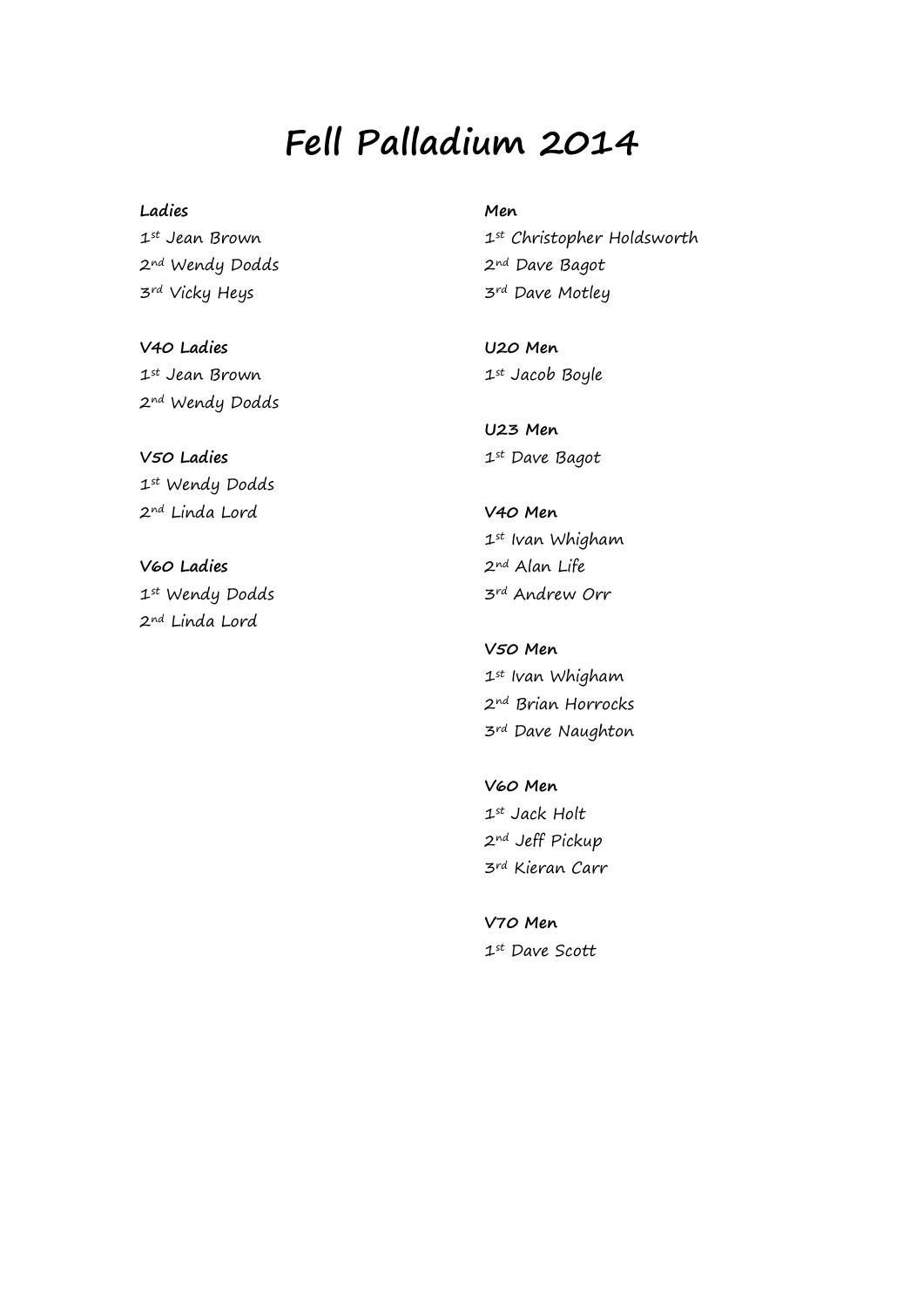## **Cross Country Championship 2014**

#### Ladies Men **Men**

 $2^{nd}$  Angela Shian 2<sup>nd</sup> Lee Smith 3rd Sarah Helliwell 3rd Carl Helliwell

**V35 Ladies U20 Men**

**V45 Ladies V40 Men**

**V65 Ladies** 1st Christine Leathley **V50 Men**

1st Vicky Heys 2st Christopher Holdsworth

1st Vicky Heys 1st George Pier

1st Christine Leathley 1st Breton Holdsworth 2nd Alex Cran

> 1st John Wilcock 2<sup>nd</sup> Peter Browning 2<sup>nd</sup> Andrew Howarth

**V60 Men** 1st Pete Booth

**V70 Men** 1st Dave Scott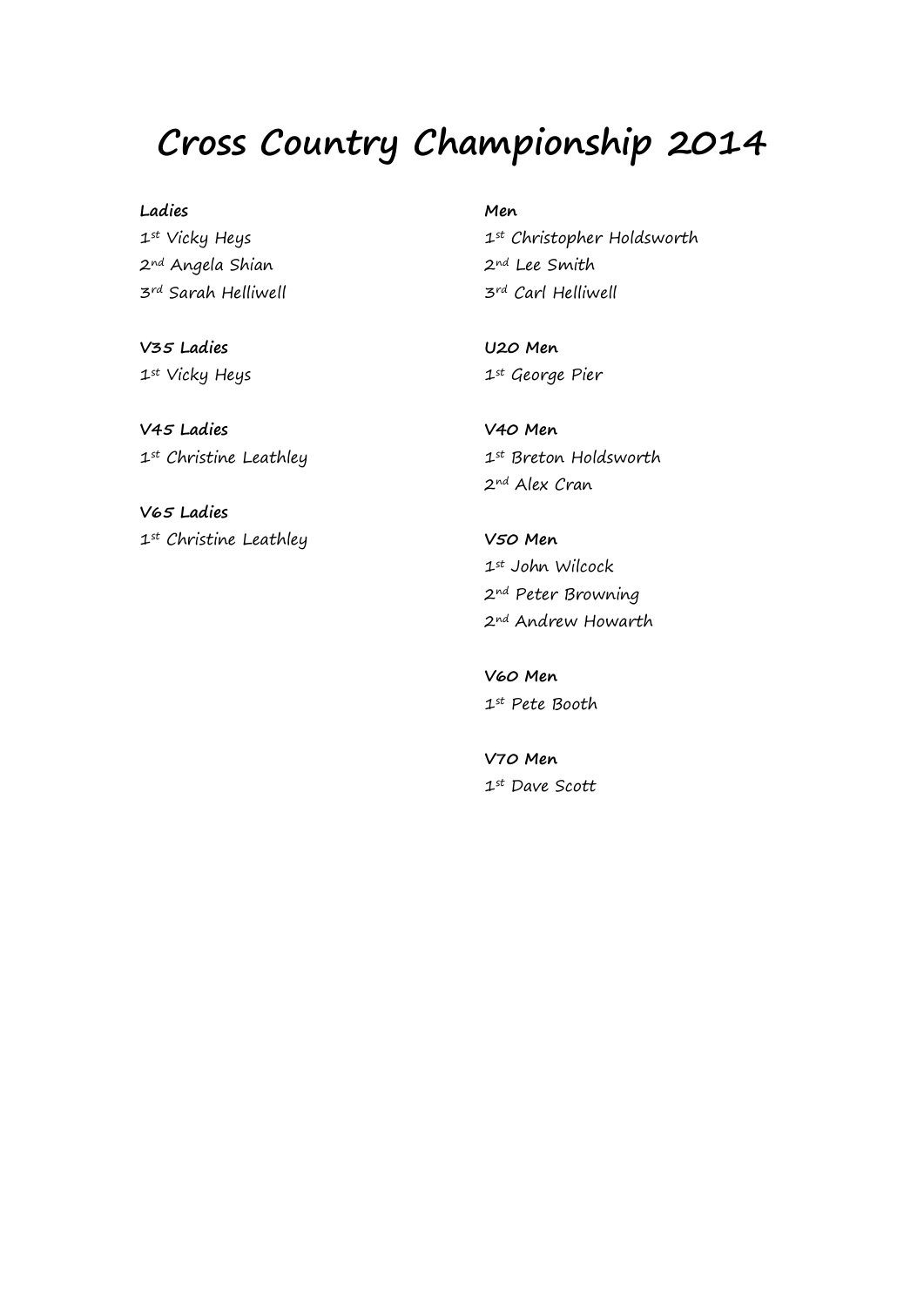## **Cross Country Palladium 2013-14**

#### **Ladies Men**

 $2^{nd}$  Rebecca Rawcliffe  $1^{st}$  Spencer Riley

 $1^{st}$  Irene Roche 1st Breton Holdsworth 3rd Vicky Heys 3rd Christopher Holdsworth

**V35 Ladies V40 Men**

1st Irene Roche 1st Mark Wightman

**V45 Ladies V50 Men**

1st Irene Roche 1st Mark Wightman

**V55 Ladies V60 Men** 1st Irene Roche 1st Ted Orrell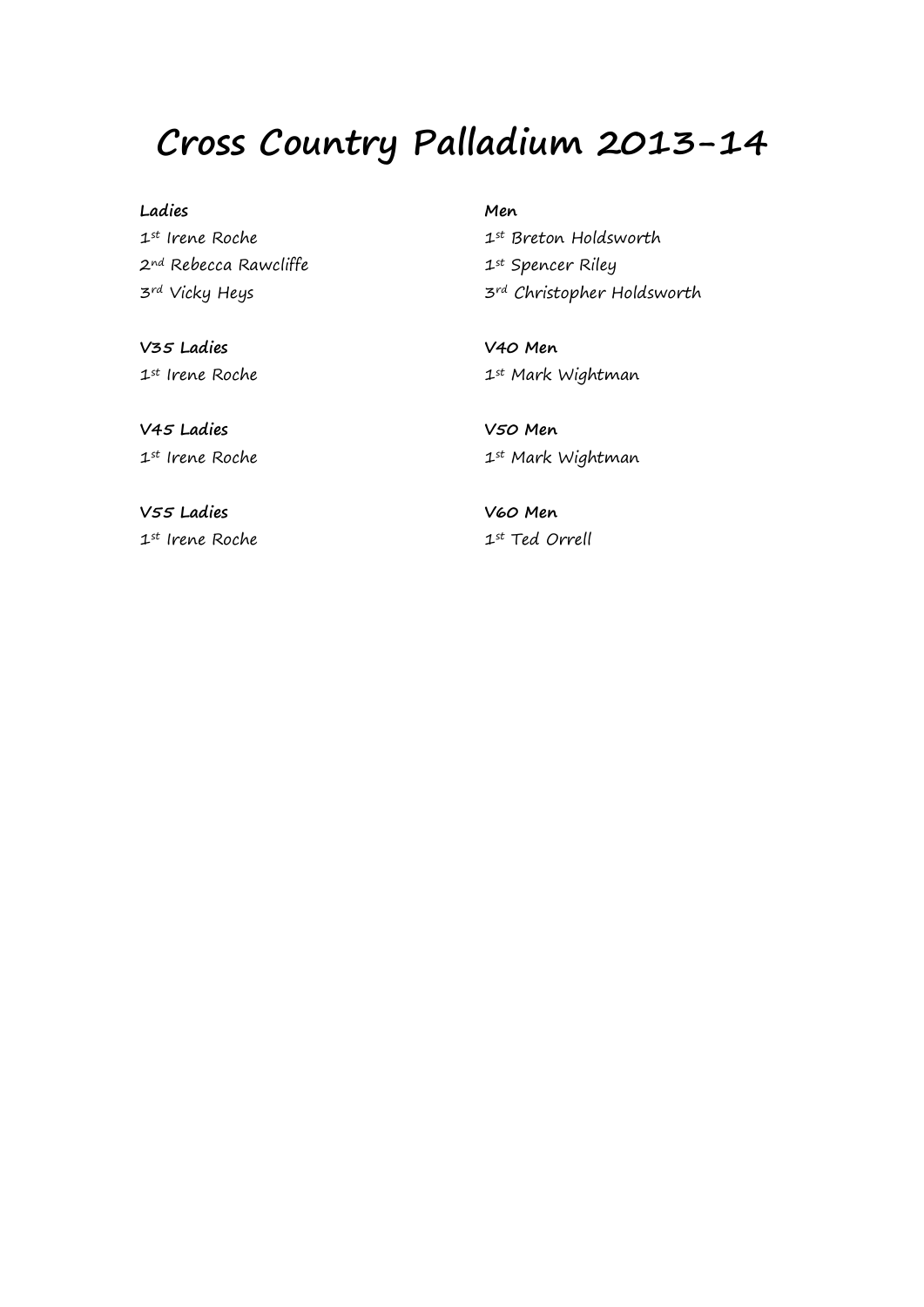### **Cross Country Palladium 2014-15**

#### **Ladies Men**

2nd Julia Rushton 2nd George Pier 3rd Sarah Helliwell 3rd Breton Holdsworth

**U20 Ladies U20 Men**

**V35 Ladies V40 Men**

**V45 Ladies** 1st Julia Rushton **V50 Men**

1<sup>st</sup> Jean Knightley 3rd Peter Booth

**V65 Ladies V60 Men** 1st Christine Leathley 1st Peter Booth

 $1^{st}$  Vicky Heys 2st Carl Helliwell

1st Beth Quinn 1st George Pier

1st Vicky Heys 2st Breton Holdsworth 2nd John Wilcock

1st John Wilcock **V55 Ladies** 2<sup>nd</sup> Kevin Davies

**V70 Men** 1st Dave Scott

## **Special Achievement Awards 2014**

Andy Firth 21 Ben Nevis Races Martin Terry  $1^{st}$  overall in Coa Katy Thompson **Gallenge** Joss Naylor Challenge

### **Outstanding Service Awards 2014**

Keith Thompson & Barrie Walmsley Half Tour of Pendle Stan Bradshaw Pendle Round Race Organisers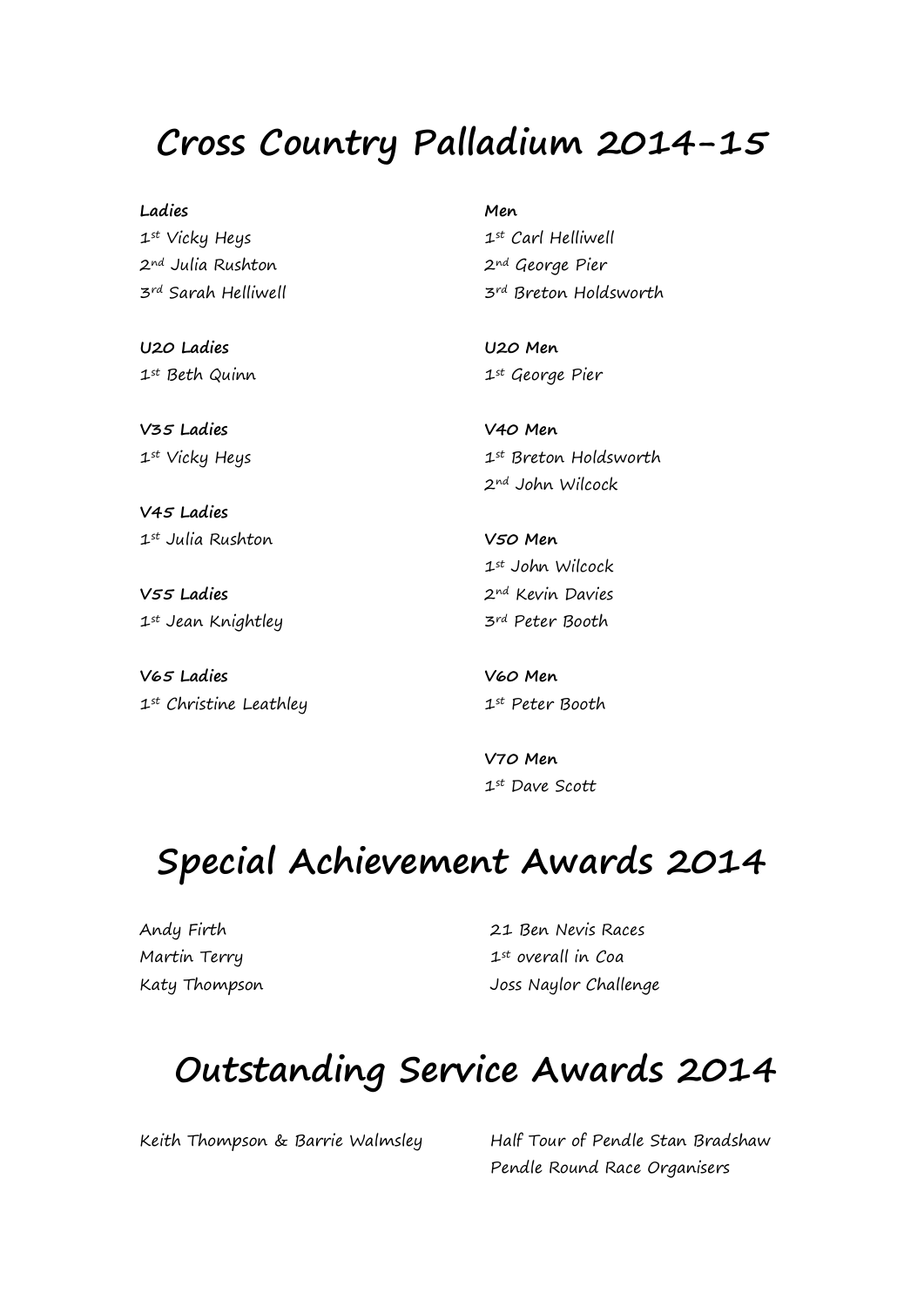## **Junior Awards 2014**

#### **Outstanding Achievement**

A special award for particularly impressive achievement.

| Joint Champion FRA U12 Girls 2014                    |
|------------------------------------------------------|
| Joint Champion BOFRA U14 Girls 2014                  |
| 3rd U13 Girls Red Rose XC League 2014                |
| Joint Champion U13 Girls Mid Lancs XC League 2014-15 |
| Champion U11 Boys Red Rose XC League 2014            |
|                                                      |

#### **Outstanding Progress**

Awarded for exceptional progress, not just in race results but in commitment, focus and team work.

Curtis Holt Keira Stevenson Dexta Thompson

#### **Team Performance**

A special award given to our U13 Girls' Cross Country team because of their performance as a team and support for each other at training and at races.

Briony Holt Natasha Olszewska Eleanor Root Millie Stubbs Liberty Thompson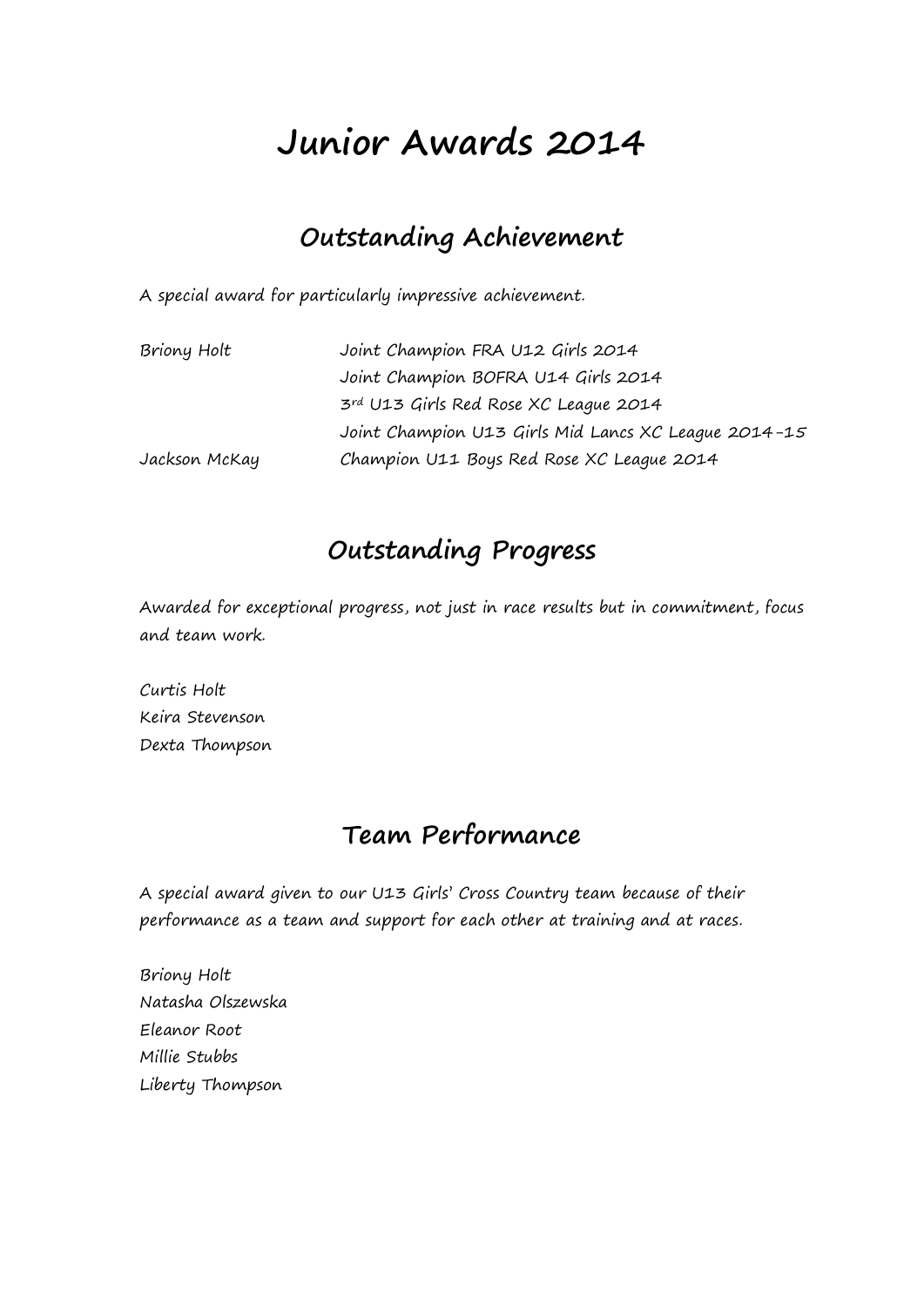### **Nominations for Club Awards 2014**

#### **Outstanding Ladies' Performance**

| Wendy Dodds     | $1^{st}$ V60 at many events           |
|-----------------|---------------------------------------|
| Avril Duckworth | $1^{st}$ V50 at Three Peaks Fell Race |
| Barbara Savage  | 1st V50 at Snowdon Mountain Race      |

#### **Outstanding Men's Performance**

Christopher Holdsworth Winner Windmill 10k

Jonny McKenna Winner Blackpool Hilton Half Marathon

| Outstanding Men's V50 Performance |                                                       |
|-----------------------------------|-------------------------------------------------------|
| Steve Biscomb                     | $1^{st}$ V60 at many races                            |
| Kevin Davies                      | $1^{st}$ V50 at many races                            |
| Jack Holt                         | 1st V60 at Ben Nevis Mountain Race                    |
| John Rusius                       | Completion of the six Lakeland Classic Races          |
| Dave Scott                        | $1^{st}$ V70 at Three Peaks                           |
| Martin Terry                      | $1^{st}$ V50 and 6 <sup>th</sup> overall at Hebden 22 |

#### **Most Promising Newcomer**

Natalie Harrison Carl Helliwell Sarah Helliwell Jonathan Pye Claire Vincent Jacob Watson

#### **Most Improved Runner**

Dave Bagot Vicky Heys Christopher Holdsworth Jordan McDonald George Pier Barbara Savage